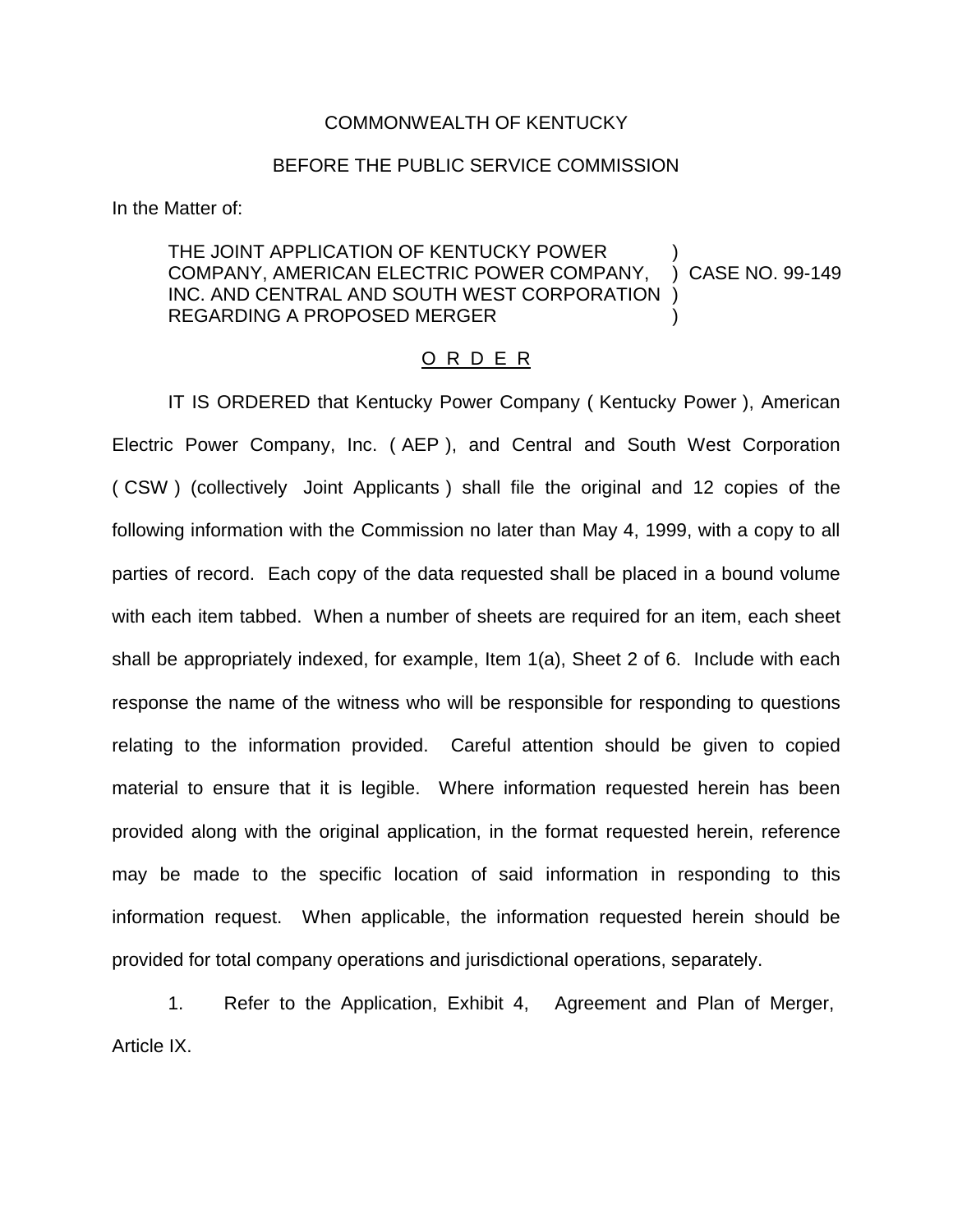a. Based on the terms contained in Article IX, what is Kentucky Power s potential share of:

- (1) The \$20 million Termination Fee?
- (2) The \$225 million Topping Fee?
- (3) The \$20 million Out-of-Pocket Expenses?

b. If any of the fees or expenses listed above were incurred, who (Kentucky Power s shareholders or ratepayers) will bear them? Explain.

2. List all regulatory and governmental approvals either required or requested in conjunction with the proposed AEP/CSW merger. Include any approvals needed for investments outside of the United States. Indicate the status of each as of April 15, 1999.

3. Provide the organizational structure of CSW as of April 15, 1999, using the format contained in AEP s Disclosure Letter at Exhibit 4 of the Application, page 137 of 149.

4. Refer to Exhibit 4 of the Application, pages 106-107 of 149.

a. Are the Change in Control Agreements listed on these pages the source of change in control payments referred to in the Direct Testimony of Richard E. Munczinski?

b. If not, provide a brief description of these agreements and state the total dollars associated with these agreements.

5. At Exhibit 4 of the Application, page 123 of 149, Company Permitted Transactions are listed and described.

-2-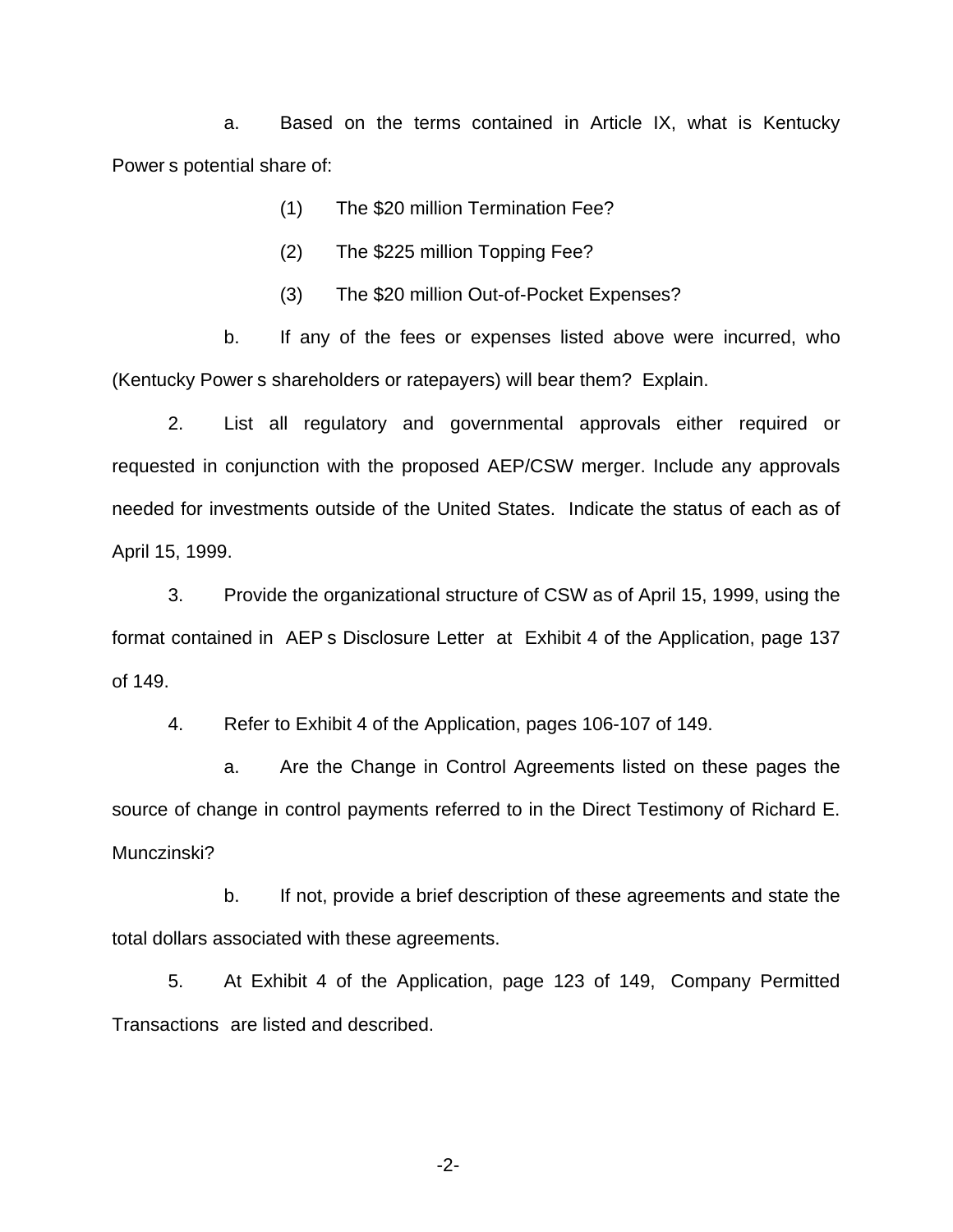a. Update the status of the listed transactions as of April 15, 1999. Include any transactions that have been commenced since December 21, 1997.

b. (1) Does AEP have any Permitted Transactions as of April 15, 1999?

(2) If yes, describe each Permitted Transaction using the format contained in Exhibit 4 of the Application, pages 123-129 of 149.

6. Refer to the Application, Exhibit 4, page 137 of 149. Provide AEP s organizational structure as of April 15, 1999, using the format shown on page 137 of 149.

7. a. Has AEP acquired any natural gas production, transmission, distribution, or other related assets or operations since December 21, 1997?

b. If yes, describe each acquisition and how it will relate to AEP s current operations.

8. Refer to the Direct Testimony of Thomas J. Flaherty.

a. At page 14 of his testimony, Mr. Flaherty states that the estimates of cost savings were developed for a 10-year period beginning April 1, 1999.

(1) Over what time period were these estimates prepared?

(2) When were the final estimates completed?

b. At page 24 of his testimony, Mr. Flaherty states that since AEP and CSW are electric companies, there was no opportunity for cost reduction in gas operations areas as in other previous mergers. If AEP has acquired natural gas assets or operations, how would such acquisitions affect Mr. Flaherty s overall analysis of the potential merger savings?

-3-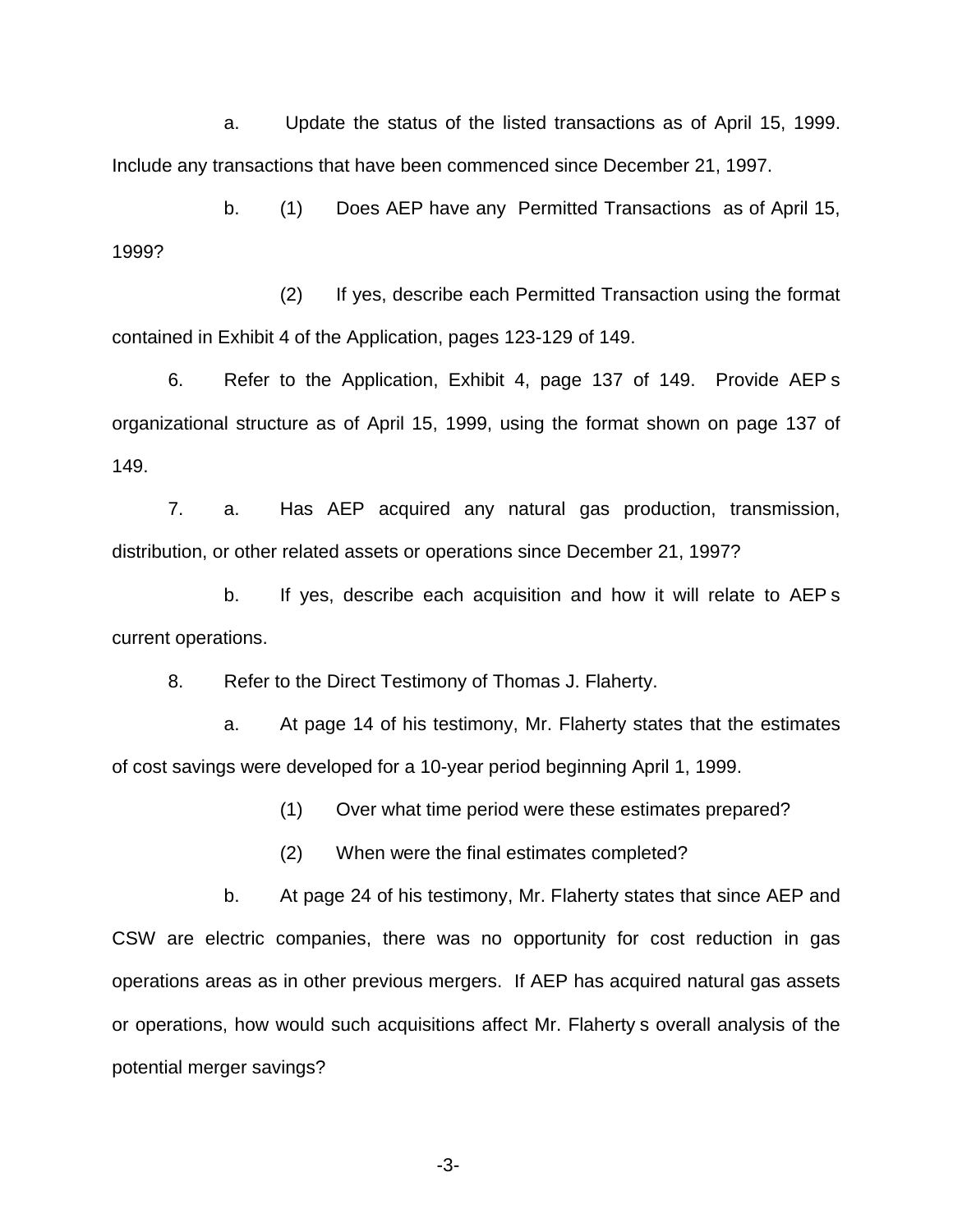9. Refer to the Direct Testimony of Richard E. Munczinski.

a. Describe the nature and purpose of the change in control payments.

b. Explain why any AEP operating company, shareholder or ratepayer should bear any cost associated with the change in control payments since the payments result from agreements that CSW executed with its officers in 1996.

10. Refer to the Direct Testimony of Richard E. Munczinski, page 20.

a. Does the use of a KWH factor to calculate the net merger savings eliminate the need to allocate net merger savings to Kentucky Power s various customer classes?

b. Does the method proposed to calculate the net merger savings credit for Kentucky Power differ from that proposed to any other state regulatory commissions by any other AEP operating companies? If yes, identify the state regulatory commission(s) to which a different method(s) was proposed and describe how that method differs from the proposal before this Commission.

c. Is the methodology proposed in this proceeding the same as that agreed to in the Stipulation and Settlement Agreement filed with the Indiana Utility Regulatory Commission ( IURC ) on April 12, 1999 ( Indiana Settlement )? If not, describe the differences in the methodologies.

11. Refer to the Direct Testimony of Richard E. Munczinski, pages 23-25.

a. Assume the proposed merger is approved and consummated. As a condition for receiving final approval from another regulatory commission, a shift in AEP member load ratios to the detriment of Kentucky Power is required. All other things

-4-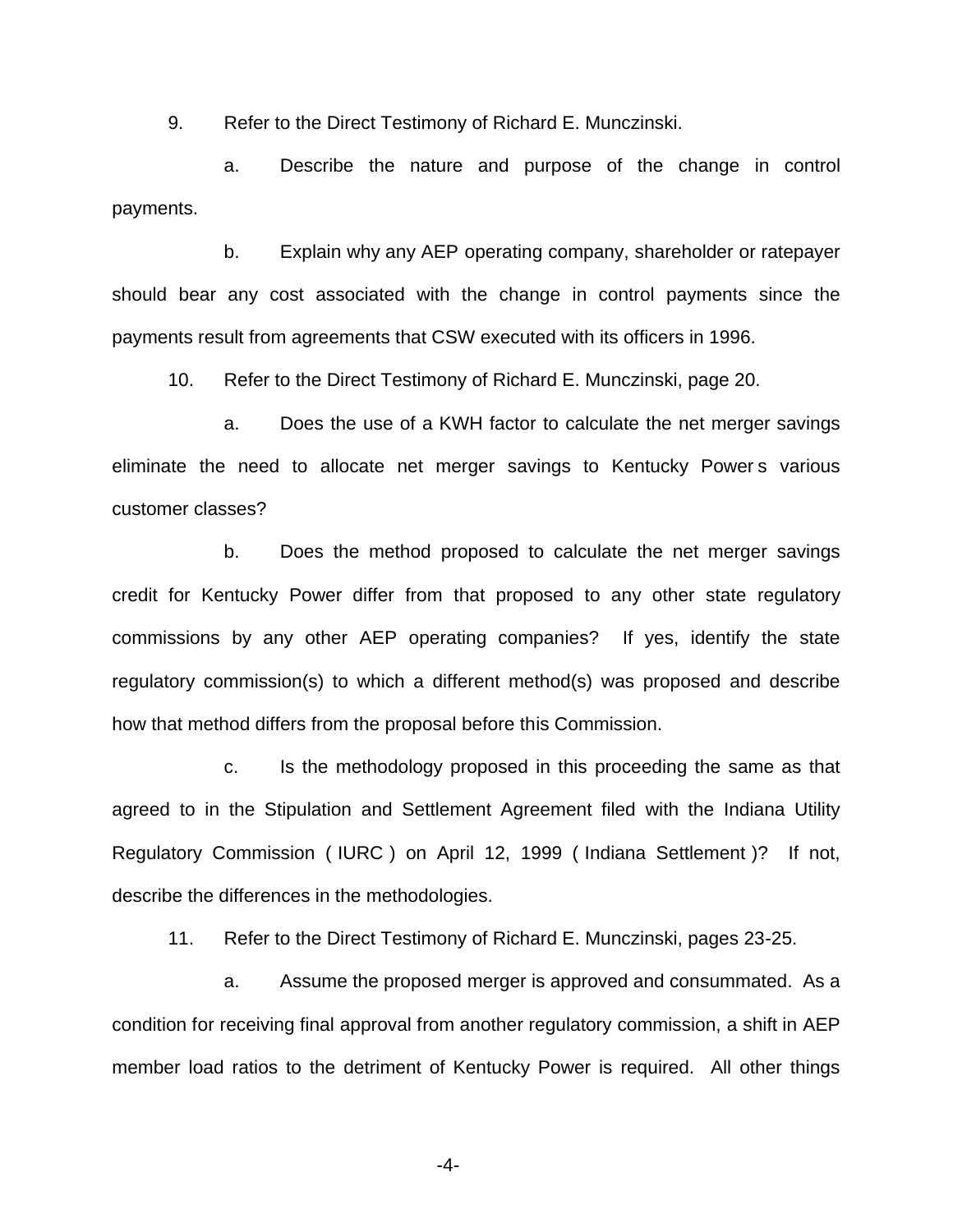being equal, explain how AEP s hold harmless provision would protect Kentucky Power s ratepayers from a change in the member load ratio resulting from this condition.

b. Under the most favored nation provision, explain how AEP envisions the equivalent net benefits and conditions clause operating.

c. Based on the provisions of the Indiana Settlement currently pending and the most favored nation provision set forth in the Munczinski Direct Testimony, identify each benefit or condition contained in the Indiana Settlement which would be extended to Kentucky ratepayers if the IURC adopts the agreement.

12. In its May 13, 1994 Order in Case No.  $94-104$ ,<sup>1</sup> the Commission identified and discussed the following areas of concern: Additional Regulatory Concerns, Protection of Utility Resources, Monitoring, and Reporting Requirements. To the extent that these concerns have not been addressed by the Applicants in their application or would not be addressed by the most favored nation provision as it relates to the Indiana Settlement if approved, how does AEP propose to address these concerns?

13. Refer to the Direct Testimony of Richard E. Munczinski, Exhibit REM-3, page 3 of 4. Identify the appropriate workpapers that show the allocation of the merger savings between non-operating and operating.

14. Refer to the Indiana Settlement, Section 8 Affiliate Standards, pages 6 through 11. If adopted by the IURC, does AEP intend for these standards to be

-5-

 $1$  Case No. 94-104, Application of the Cincinnati Gas & Electric Company and CINergy Corp. for Approval of the Acquisition of Control of The Union Light, Heat & Power Company by CINergy Corp.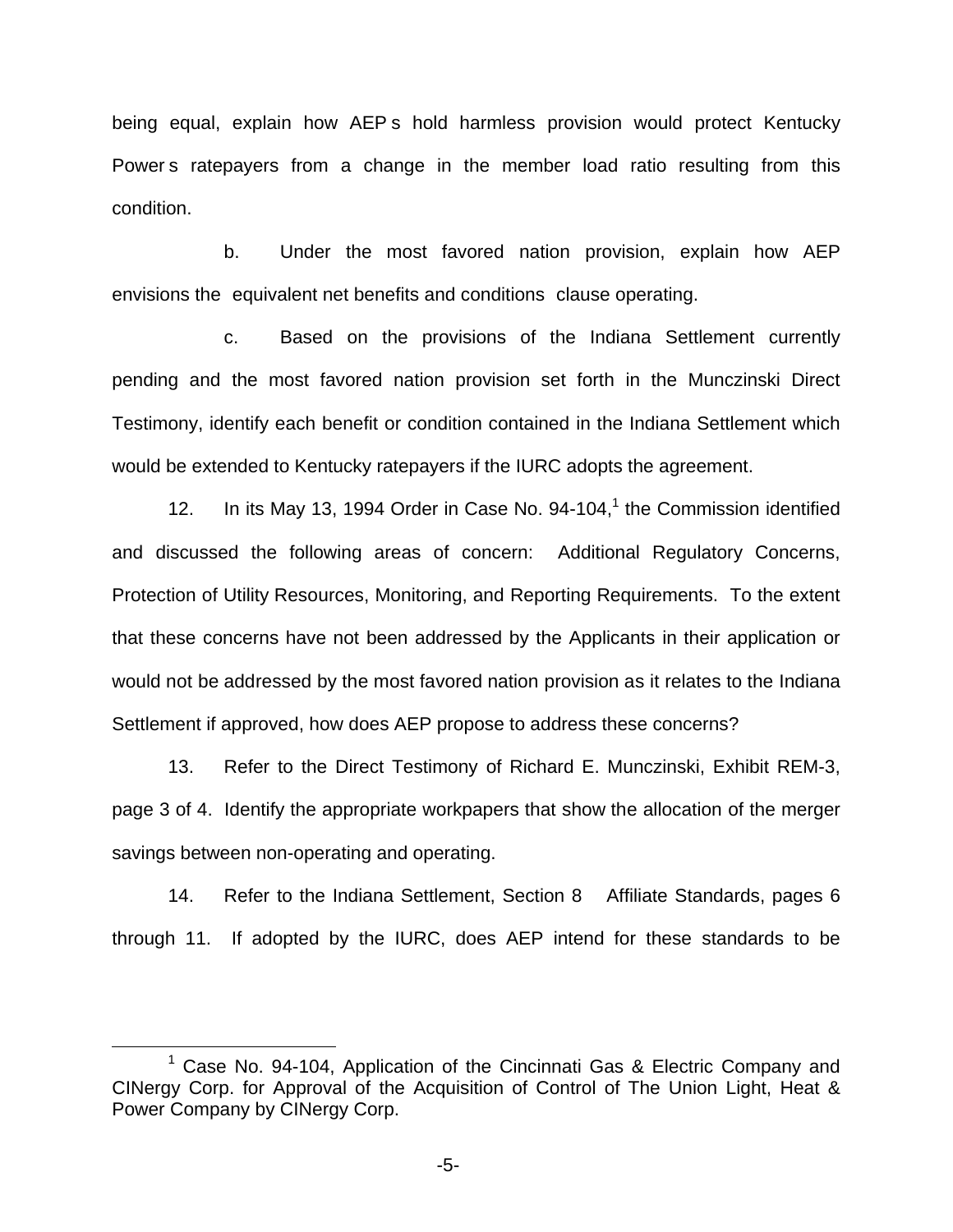applicable to all subsidiaries and affiliates of AEP, regardless of any state regulatory commission action on the subject of affiliate transactions? Explain.

15. Refer to the Indiana Settlement, Section 8 Affiliate Standards, Part I, page 9. Would market or customer specific information be readily available to an affiliate engaged in activities other than exempt wholesale generation or power marketing, such as telecommunication services or home appliance repair? Explain.

16. Refer to the Indiana Settlement, Attachment A. The attachment indicates that the total net merger savings over eight years for Indiana are \$121,255,000. However, Exhibit REM-3 of the Munczinski Direct Testimony, page 2 of 4, indicates that the net merger savings over ten years for Indiana Retail are \$176,447,940. Provide a reconciliation of these two amounts. To the extent possible, include references to workpapers and exhibits included with the Application filed in this proceeding.

17. Refer to the Application, Exhibit 4, page 116-117 of 149. In the Agreement and Plan of Merger, CSW discloses that it and its subsidiaries have several older grandfathered gas-fired plants which are not required to have air quality permits, but which could be subject to legislation in Texas that would require them to incur substantial air compliance costs.

a. What is the current status of this legislation?

b. Define the term substantial as it is used in this section of the Agreement and Plan of Merger.

18. Refer to Agreement and Plan of Merger, Section 5.9(b).

a. What is the current status of the Cook Plant?

-6-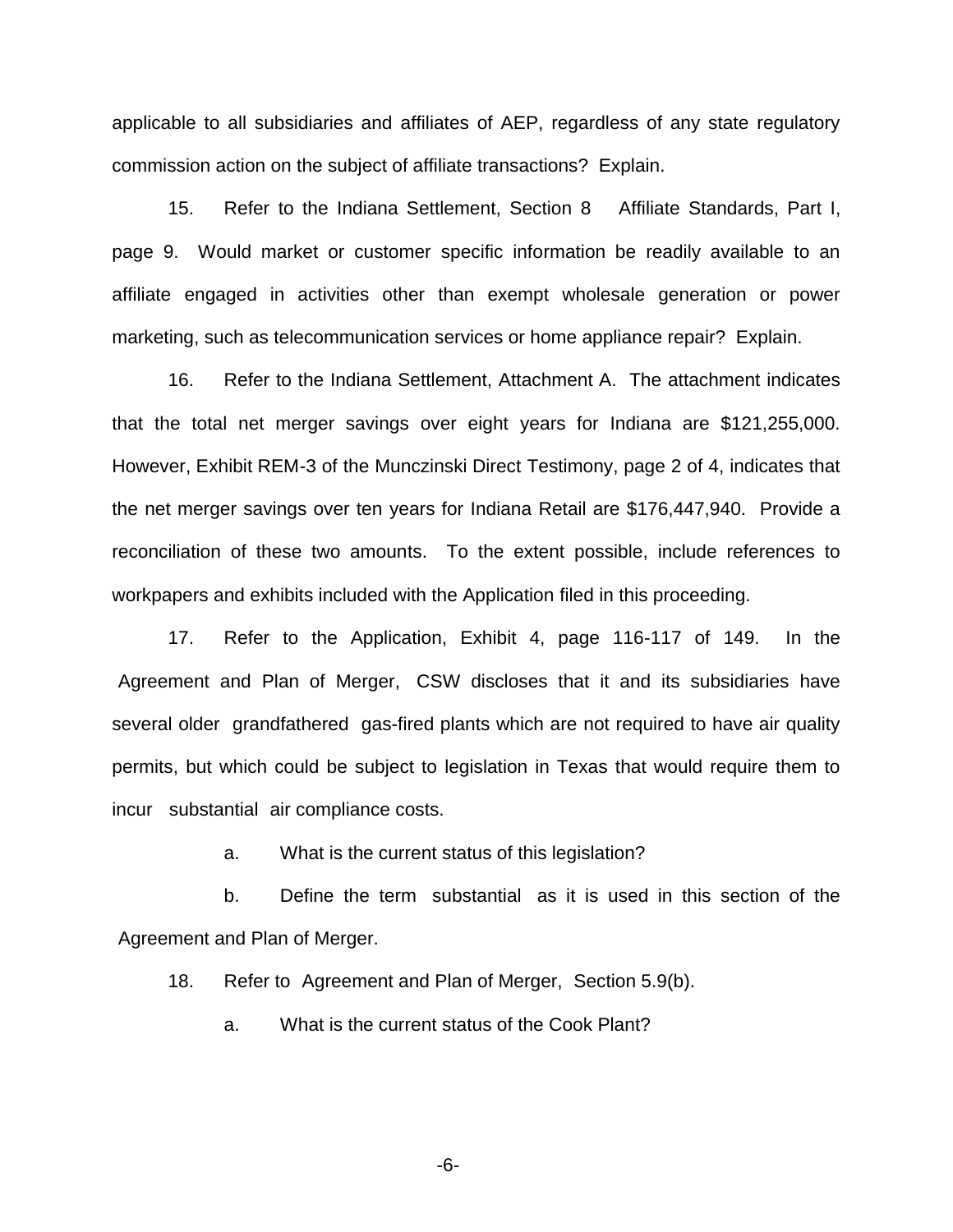b. Has the Cook Plant s status had an adverse impact on AEP s operations and/or financial condition since June 1998?

19. Refer to the Application, Exhibit 4, page 145-146 of 149. (AEP s Disclosure Letter, Section 5.14(4).)

a. What is the current status of the appeal of EPA s 8-hour ozone standard filed by the Utility Air Regulatory Group?

b. In its Disclosure Letter, AEP states that the cost of meeting stricter  $NO<sub>x</sub>$  standards could be substantial. For purposes of this section, how is the term substantial defined or measured?

20. At page 22 of his testimony, Mr. Flaherty lists Revenue Enhancement as one of the savings areas derived from the operational synergies that are created upon the integration of two independent operations. He states that [n]o such revenue enhancement opportunities were identified in this [AEP-CSW merger] transaction. He specifically refers to increased off-system sales as an example of such revenue enhancement opportunities. Explain why the combination of the AEP and CSW systems would not be expected to produce a greater level of off-system sales than the two systems could achieve independently.

21. When do AEP and CSW expect their proposed merger to be completed?

22. Refer to the Direct Testimony of J. Craig Baker, pages 16 -21.

a. (1) Explain why an analysis of external markets was not included in the base case production cost analysis set forth in Exhibit JCB-2.

(2) Explain why the analysis of external markets shown in Exhibit JCB-7 does not directly relate to the issue of foregone revenues.

-7-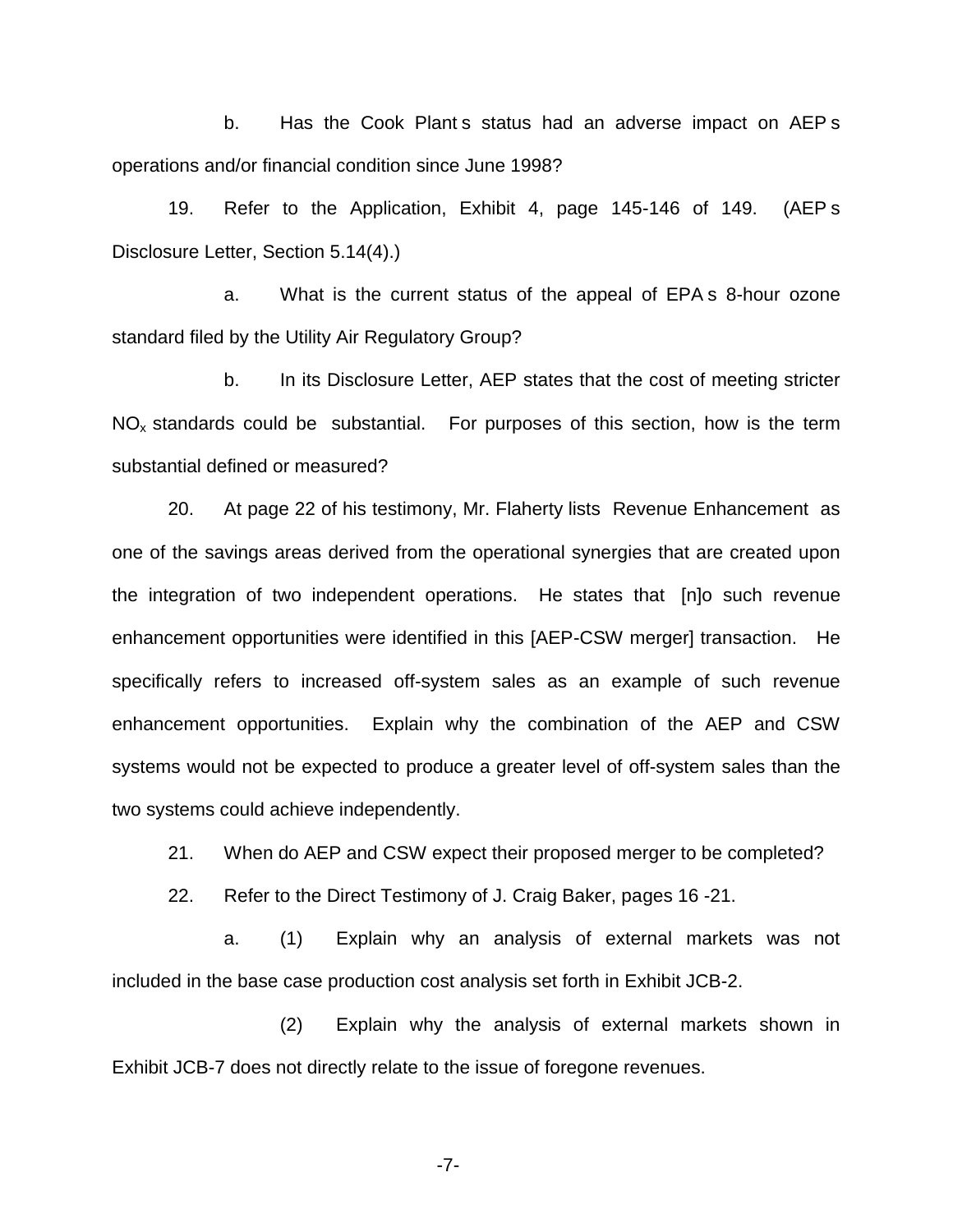b. The East Zone (the existing AEP system) is expected to a significant exporter of generation to the West Zone (the existing CSW system) and a relatively small importer of generation from the West Zone. Explain why this expectation does not indicate that a significant amount of the estimated foregone revenues are revenues that will be foregone by AEP rather than CSW?

c. (1) Have the Applicants performed any analysis or study to separate the estimated \$61 million in foregone net revenues by zone?

(2) (a) If yes, provide these analyses or studies.

(b) If no, explain why not.

23. At pages 7 and 8 of his direct testimony, Mr. Munczinski states that the costs to achieve the merger will be deferred and amortized over a 5-year period beginning with the date of closing. He further states that the Net Merger Savings Credit Rider, under which customers will receive their portion of non-fuel merger savings, will continue until the earlier of 10 years or the implementation of mandated unbundling and retail competition. Explain why customers would be charged the merger costs over a period of time that is equal to only one-half the time period over which the savings would be spread.

24. At page 12 of his direct testimony, Mr. Bailey states that AEP commits that quality of service for KPCO customers will be maintained or where necessary improved as a result of this merger.

a. Explain how the proposed merger will improve service in those areas of Kentucky Power s service territory that have experienced and continue to experience long-standing reliability and service quality problems.

-8-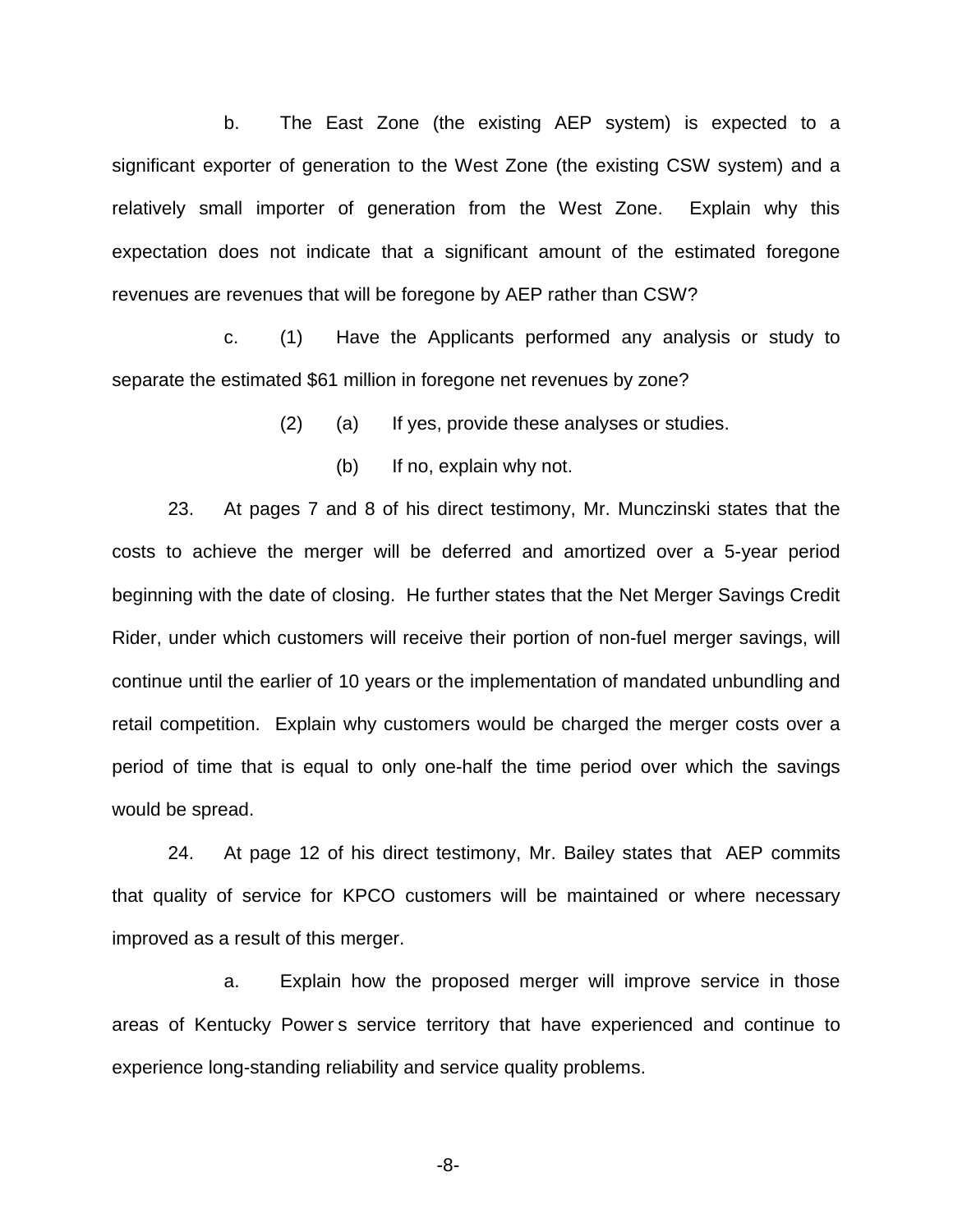b. To what extent would the application of additional resources to these areas result in improvements in service quality and reliability?

25. On page 7 of 258 of his testimony, Dr. Hieronymous states that "the transfer of 250 MW of previously unavailable economic capacity from AEP to CSW actually increases supply in the area where CSW operates, which ordinarily would be expected to lower, rather than increase, prices." Using this same line of reasoning, will not the area in which AEP operates experience a decrease in available capacity, which will result in a price increase? Explain.

26. What are the results of the post-merger but pre-divestiture market power analysis (i.e., the Herfindahl-Hirschman Indexes ( HHIs )) for the CSW-SPP and CSW-ERCOT areas?

27. The Applicants state that their strategy of divesting 550 MW of generation capacity in CSW-SPP and CSW-ERCOT areas is designed to reduce market power and, thus, prevent the exploitation of customers (especially native load).

a. In view of Applicants intention to connect AEP and CSW s systems by a 250 MW transmission line which will allow CSW access to AEP s generation, will the net divestiture of generation by Applicants be only 300 MW?

b. (1) What is the cost differential between the cost of power produced by CSW and that produced by AEP (including transmission charges)?

(2) What is the cost differential between the cost of power produced by Northeastern baseload coal generation in Oklahoma and that produced by AEP (including transmission charges)?

-9-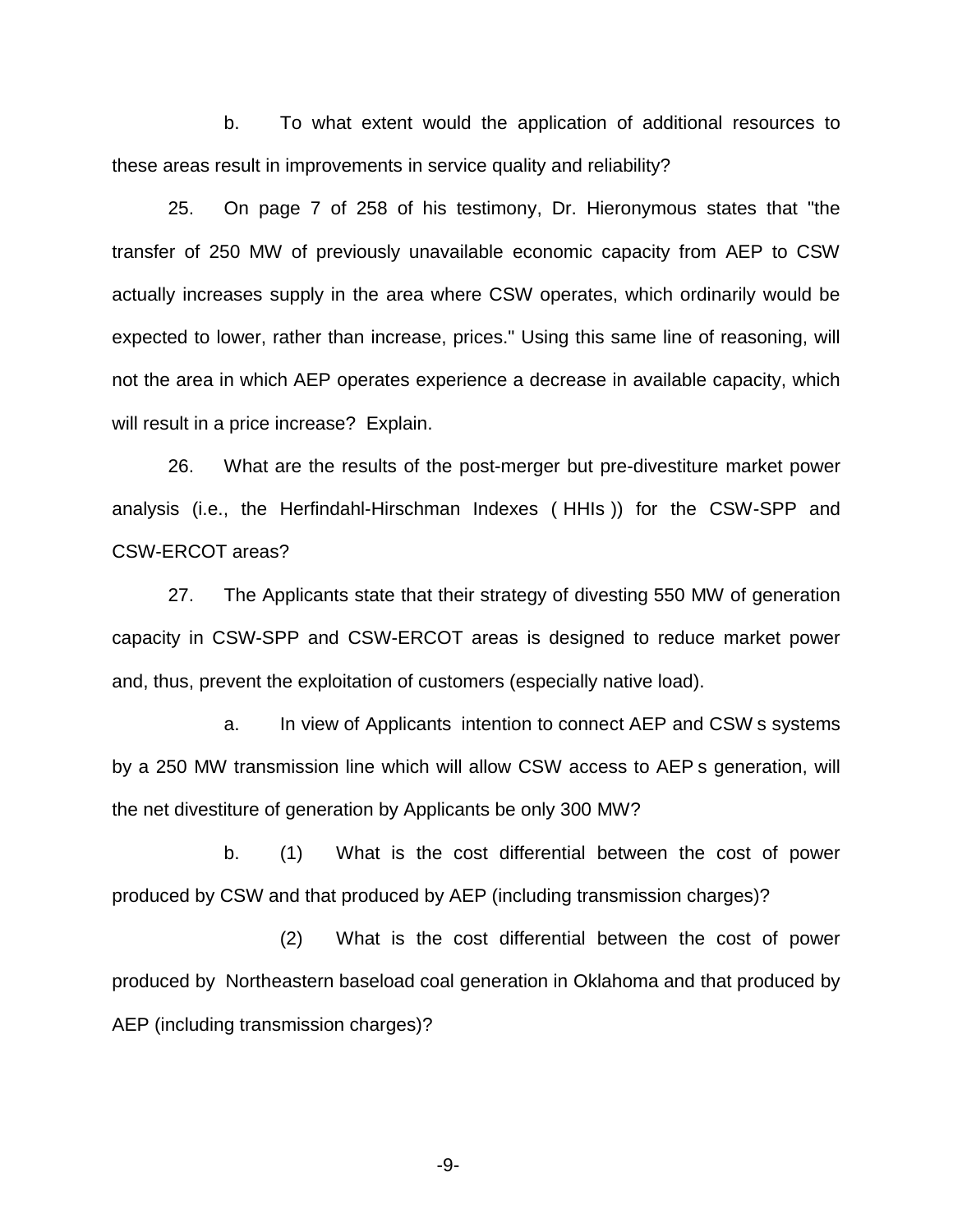c. How does the commitment to waive native load priority with respect to CSW interconnections protect the customers of CSW?

28. At pages 28-29 of his testimony, Dr. Hieronymous states that modeling the NYPP and the PJM as single suppliers (but not as destination markets) tends to increase market concentration and thus are conservative assumptions. Will not the inclusion of New York, Pennsylvania, New Jersey, and Maryland into the relevant geographic area reduce AEP's market share (since all utilities in each of these states will be included in the analysis)? If yes, explain why the inclusion should be considered a conservative assumption.

29. Concerning the nine time periods evaluated in his analysis, Dr. Hieronymous defines the Super Peak as the Top 150 Load Hours. To what period does this Top 150 Load Hours apply?

30. a. How will the merged company maintain operating control of the Frontera and Northeastern plants when 50 percent of the former and all of the latter are to be divested?

b. Explain how the Northeastern plant may be considered as divested by AEP/CSW if AEP/CSW retains control over the dispatch of its capacity.

c. What are the results of a market power test conducted in the interim period (post-merger but pre-divestiture)?

31. a. Explain the logic behind a sensitivity analysis that assumes that transmission is priced regionally at losses.

b. Describe the differences, if any, between the ATC sensitivity analysis and the TTC sensitivity analysis.

-10-